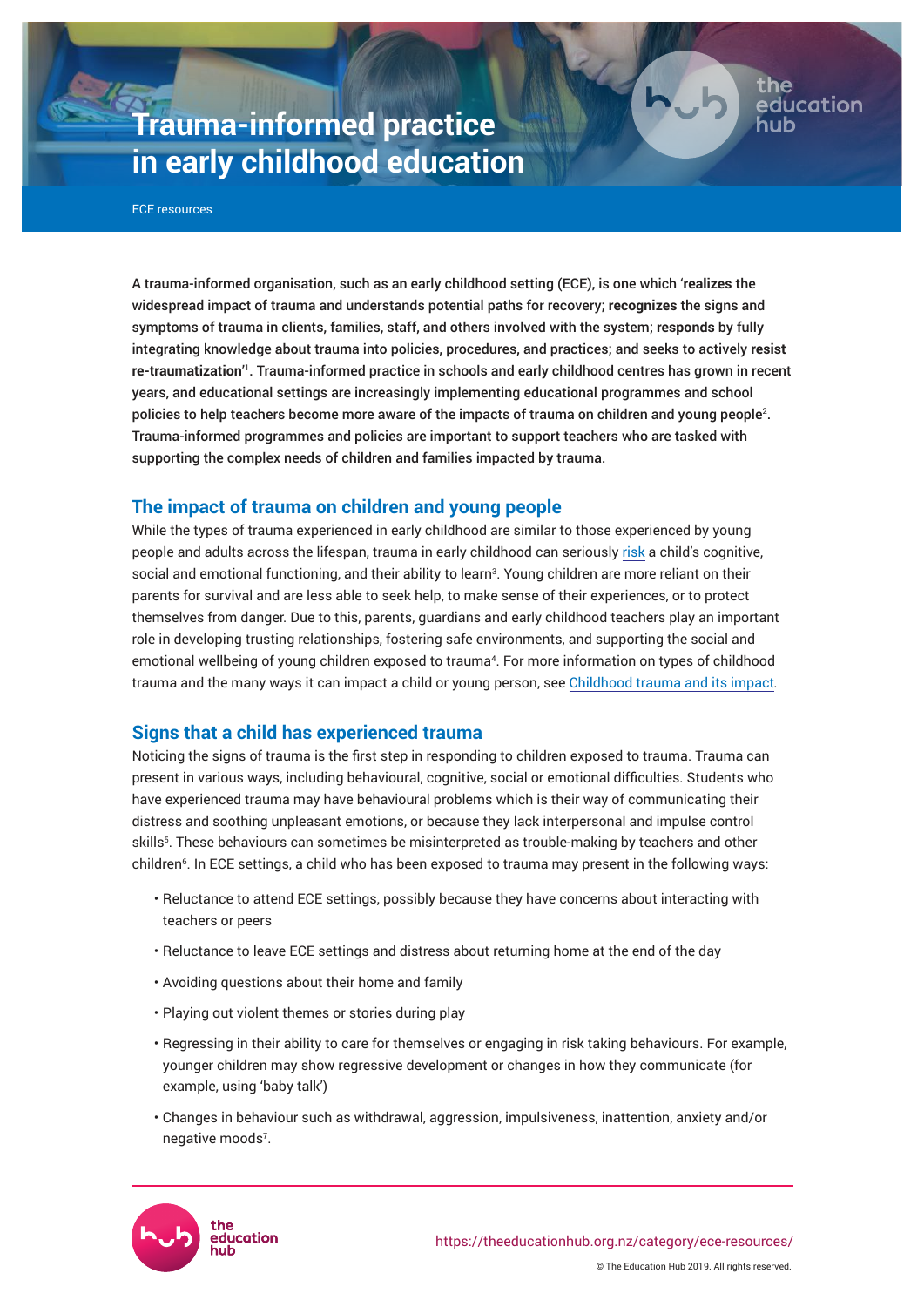## **Recommendations for trauma-informed practice in ECE settings**

Early learning settings can support children who have been exposed to trauma by implementing the following recommendations:

- Assess the readiness of the centre or setting to determine whether appropriate resources, time and leadership support are available to implement trauma-informed practices
- Increase the knowledge and understanding of cultural differences in the presentation of trauma symptoms in children and parents.
- Increase educators' personal awareness and acknowledgement of their own cultural and belief systems.
- Encourage the inclusion of parents in understanding their child's development and the use of techniques and tools at home.
- Engage in educator training and professional development that addresses trauma and children's emotional and social wellbeing<sup>8</sup>.

## **The evidence base on trauma-informed practice in early childhood education**

Research concerning trauma-informed practice in early childhood settings has occurred mainly in the USA. Some of the trauma-informed programmes that have been evaluated in early childhood education settings include:

- [The Supportive Trauma Interventions for Teachers](https://www.vitalvillage.org/projects/innovations-in-education/supportive-trauma-interventions-for-educators) (STRIVE), a resiliency-based intervention that is implemented with individual children, teachers, schools and early childhood settings. STRIVE aims to improve children's learning environments by increasing teachers' understanding and self-efficacy in supporting the needs of young children who have been exposed to trauma $^{\rm o}$ .
- [Head Start Trauma Smart](http://traumasmart.org/) (HSTS), an early education intervention that is implemented within early learning settings. HSTS aims to reduce the stress reaction experienced by children who have been exposed to trauma by building children's and caregivers' resources and skills<sup>10</sup>.
- [Attachment, Self-Regulation and Competency](https://arcframework.org/what-is-arc/) (ARC), a flexible framework for trauma-informed interventions that aims to integrate children's trauma experiences through strengthening the caregiving system, building awareness and skills in self-regulation, and developing children's resilience<sup>11</sup>.

Evaluations of these programmes have found that teaching early childhood teachers about childhood trauma and trauma-informed practice can increase their knowledge and confidence, and improve the early childhood learning climate and relationships between educators and children<sup>12</sup>. However, broadly, there is a lack of research concerning the benefits of trauma-informed practice in educational settings, especially in early learning programmes.

### **Endnotes**

- 1 Substance Abuse and Mental Health Services Administration (SAMHSA). (2014). [SAMHSA's](https://ncsacw.samhsa.gov/userfiles/files/SAMHSA_Trauma.pdf)  [concept of trauma and guidance for a trauma-informed approach](https://ncsacw.samhsa.gov/userfiles/files/SAMHSA_Trauma.pdf).
- 2 Berger, E., & Martin, K. (2021). Embedding trauma-informed practice within the education sector. Journal of Community and Applied Social Psychology, 31(2), 223-227.
- 3 Dye. H. (2018). The impact and long-term effects of childhood trauma. Journal of Human Behavior in the Social Environment, 28,3, 381-392. DOI: 10.1080/10911359.2018.1435328



© The Education Hub 2019. All rights reserved.